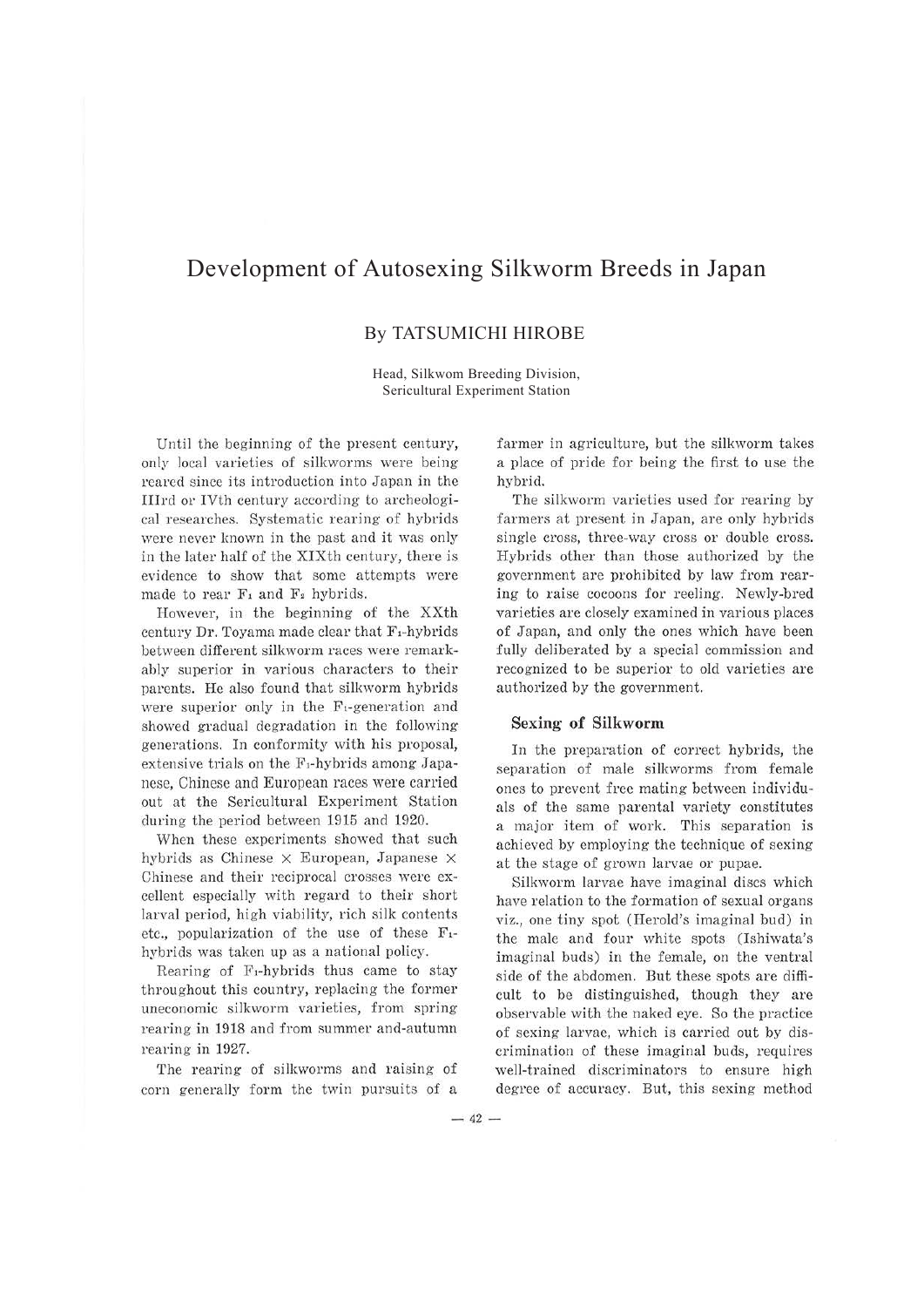sometimes leads to errors and also causes injury to the silkworm.

The body weight difference observed between the male and female worms has facilitated the use of mechanical sexing, but it is limited in scope as it fails to distinguish the individuals of cocoons in the intermediate weight range. These intermediates which show only negligible diflerence due to racial characters or rearing conditions form quite a large size making mechanical sexing practically useless. Therefore, it follows that such intermediates will have to be separated only by locating the differences in external sexual mark of the male and female pupae.

It is in this context that silkworm varieties with sex-limited characters assume great significance of immense practical value to the egg producers. These varieties with sexlimited guide characters not only render sexing easy and exact but also eventually lead to evolution of autosexing silkworm strains.

#### **Establishment of autosexing silkworm**  strains

An autosexing silkworm strain was first obtained by Dr. Tazima (1941) as a result of the application of the principle of genetics. The sex-chromosomal type of the silkworm is XY in the female and XX in the male, contrary to the case of Drosophila and other animals. It has such a strong sex-determining potency, that tetraploid individuals are complete females even if the sex-chromosomal constitution is XXXY.

The dominant and recessive genes which have relation to manifestation of various characters in the egg, larva and others are located on the autosomes as well as X-chromosome. Therefore, if a dominant gene-carrying fragment of an autosome can be translocated to the female-determining Y-chromosome, the dominant gene is expected to be transmitted only to the female progency. As a result thereof, the female progeny is always manifested with the dominant character, while the male progeny always has an allelomorphic recessive character whenever a female with the dominant charac-

ter is mated with a male with the recessive character. Females can be easily discriminated from males by the marked character and little labor is needed for sexing in such a strain.

Translocations of chromosome fragments occur even in natural conditions, but Dr. Tazima suceeded in cuting an autosome by X-ray to translocate its fragment to the Y-chromosome. He used the phenomenon of sex-linked inheritance to examine whether the translocation had been successfully induced or not. The fact that the translocation had been successfully induced was observed by him in the progeny resulting from a cross between an X-irradiated female (XY) and dominant heterozygous  $(+/p^s)$  for the dominant gene and a sex-linked oily male (XX) and ressesive homozygous  $(+/+)$ . The dominant gene in the female progeny was also confirmed' to be sex-limited. The first strain with a sex-limited character originated from a sable-patterned individual with an extra fragment of a Ilnd chromosome translocated to the Y-chromosome. This individual was found among thousands of silkworms examined.

Thereafter, several strains with a sex-limited character (sex-limited strains) were obtained by some researchers. Various kinds of guide characters are used in these strains: normal, moricaud and striped larval markings on the Ilnd chromosome, zebra on the IIIrd chromosome and black egg on the Xth chromosome (Photographs).

In all the hibernating eggs of the ordinary



Sex limited black-egg race Black: female White: male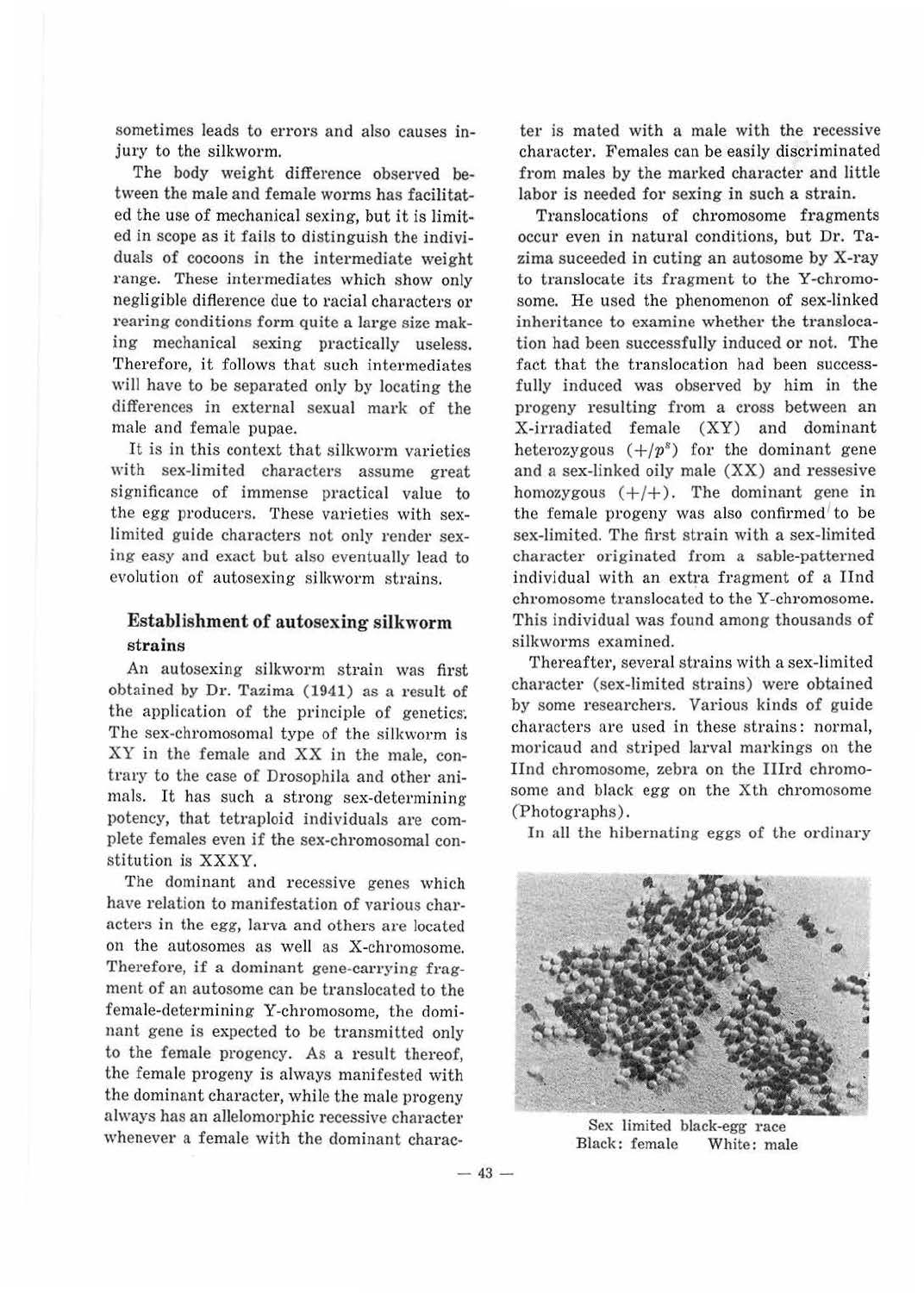

Sex limited nomal marking normal: female plains: male



Sex limited zebra marking zebra: female plain: male

silkworms, the serosa formed after fertilization being white in the beginning, changes gradually into blue-black or black within the course of a week. But in the sex-limited varieties, this change is observed in the female eggs only. In the sex-limited black egg strain, sexes are therefore discriminated by egg color so long as a black-egged female is mated with a white-egged  $(w_2)$  male. Males are usually higher in viability and cocoon shell percentage, giving higher productivity for cocoons, than the females. So, if eggs are produced at a low price in this strain, it will be possible to rear only males for practical cocoon production. However, sex-limited black-egged breeds are not economical at present, because they are inferior in hatchability and viability etc.



Sex limited pale moricaud marking pale moricaud: female plain: male



Sex limited moricaud marking moricaud: female plain: male

#### **Effects of** excess **chromosomes**

The usual chromosome number of all organism is well-balanced as a set. However, in general, an excess or deficiency of a chromosome (or its fragment) often has an ill effect on the survival of living things. Consequently, the bad effects were evident in the original autosexing silkworm strain. Females in this strain showed a decrease in body weight, sometime being smaller thna males, besides they were lower in survival rate than normal race, showing an unusual sex ratio same as in unfavorable environmental conditions. It was especially interesting that females in this strain were inferior to males in neatness character of raw silk which is said to be